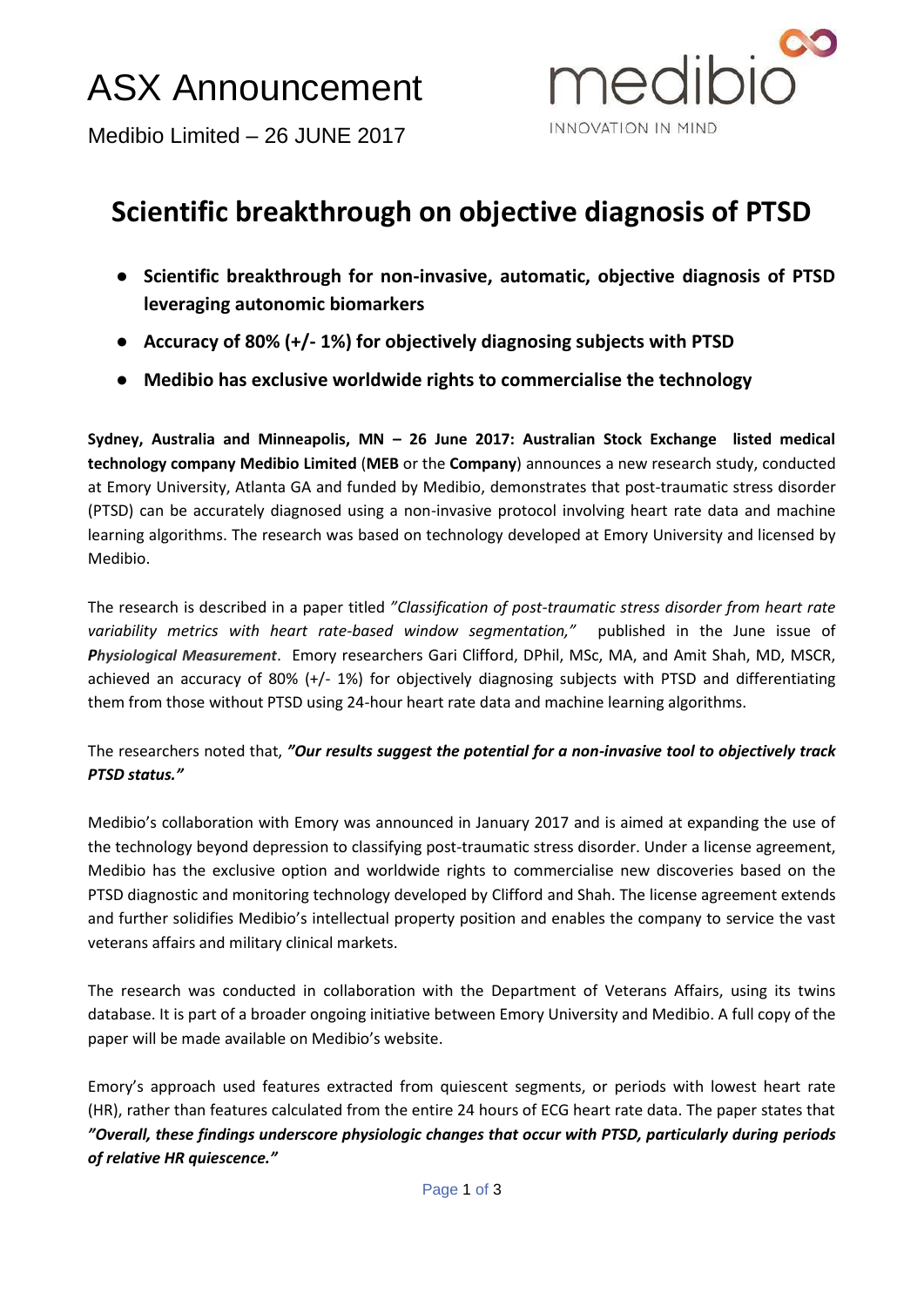The paper concludes that **"***Our approach of estimating PTSD status from Heart Rate Variability features is non-invasive, automatic, objective, and potentially useful for monitoring progression and/or improvement of a condition".* It suggests that *"future studies could evaluate if this classifier reflects changes with effective treatment and resolution of PTSD."*

"We appreciate the research done by Emory University and our collaboration. The findings from this research provide a significant step forward in assisting veterans by identifying and diagnosing PTSD. This technology will also assist in the direct benefit for screening, diagnosing and treating mental illness among active military service personnel. We look forward to future research and commercial activity in the critical areas of veterans mental health diagnosis and management," said Jack Cosentino, Medibio CEO. " In the United States, over 22 veterans a day commit suicide due to PTSD and mental illness. This technology will change the way care is delivered to millions of people around the world."

#### **About PTSD**

PTSD is a chronic disabling psychiatric condition, with prevalence rates of 3.5% in the general US population  $(2)$  and 11-30% amongst returning US service members  $(1)$ . The disorder represents a significant and costly illness to veterans, their families, and society. The US Congressional Budget Office has reported that the annual cost of treating a veteran with PTSD is US\$8,300. There are 18.8 million veterans in the US including 2.3 million troops deployed in Iraq and Afghanistan over the past 10 years.

#### **Principal researchers**

Dr Gari Clifford, DPhil, MSc, MA, has an international reputation in mHealth and critical care data analysis and the application of signal processing and machine learning to medicine. He joined the faculty at Emory and Georgia Tech in 2014 as an associate professor in the departments of Biomedical Engineering and Bioinformatics, where he is now the interim chair. Previously, as an Associate Professor at the University of Oxford, Dr Clifford helped found and led one of the five themes at its [Sleep & Circadian Neuroscience](http://www.eye.ox.ac.uk/research/new_sleep_and_circadian_assays)  [Institute,](http://www.eye.ox.ac.uk/research/new_sleep_and_circadian_assays) where he is now an Honorary Professor. Prior to that, Dr Clifford was a Principal Research Scientist at MIT, where he managed the collection and dissemination for the world's largest open access hospital database. His research interests focus on machine learning and signal processing for data fusion, prediction and developing confidence intervals and trust metrics. Application areas in health: critical care, mHealth, sleep and circadian rhythms, and resource-constrained environments.

Dr. Amit Shah, MD, MSCR, is an Assistant Professor of Epidemiology with an adjunct appointment in Medicine (Cardiology) at Emory University, and a practicing cardiologist. He is an expert in the study of autonomic function and psychological risk factors for heart disease, and much of his research focuses on understanding the cardiovascular pathophysiology of depression and posttraumatic stress disorder. His training has largely been dedicated to studying the psychophysiology of PTSD, including circadian abnormalities associated with the condition. Recently, his work on PTSD and abnormal circadian rhythm was presented at the American Psychosomatic Society conference.